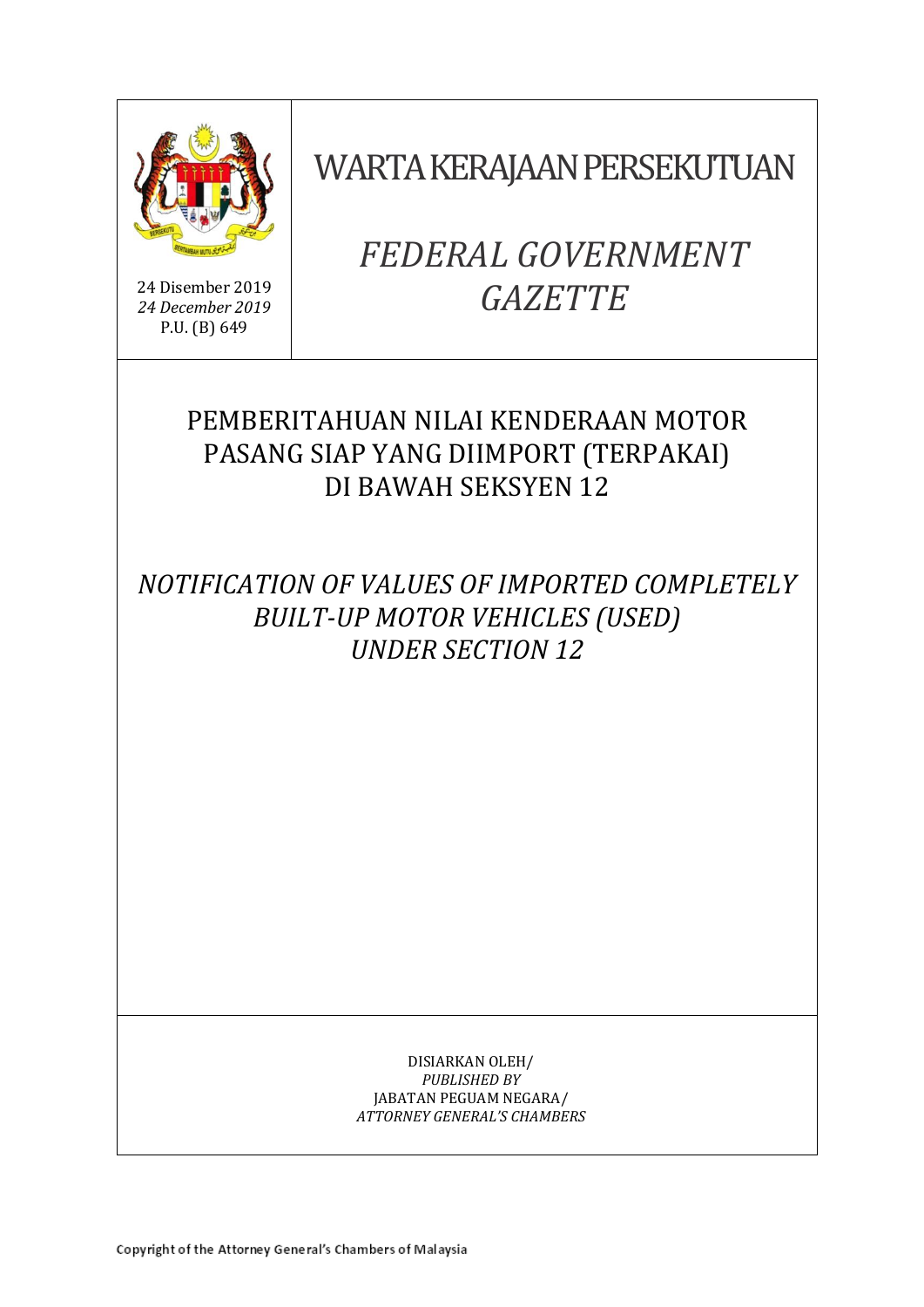#### AKTA KASTAM 1967

### PEMBERITAHUAN NILAI KENDERAAN MOTOR PASANG SIAP YANG DIIMPORT (TERPAKAI) DI BAWAH SEKSYEN 12

PADA menjalankan kuasa yang diberikan oleh seksyen 12 Akta Kastam 1967 [*Akta 235*], Menteri, bagi maksud pengenaan dan pembayaran duti kastam, menetapkan dalam ruang (3), (4), (5), (6) dan (7) Jadual nilai bagi kenderaan motor pasang siap yang diimport berduti (terpakai) yang disenaraikan dalam ruang (1) dan (2) berkuat kuasa mulai 30 Disember 2019.

#### **Pemakaian**

2. Pemberitahuan ini terpakai bagi kenderaan motor pasang siap (terpakai), tidak termasuk motosikal, yang diimport oleh pemegang AP terbuka.

#### CUSTOMS ACT 1967

### NOTIFICATION OF VALUES OF IMPORTED COMPLETELY BUILT-UP MOTOR VEHICLES (USED) UNDER SECTION 12

IN exercise of the powers conferred by section 12 of the Customs Act 1967 [*Act 235*], the Minister, for the purpose of the levy and payment of customs duties, fixes in columns (3), (4), (5), (6) and (7) of the Schedule the value of the dutiable imported completely built-up motor vehicles (used) listed in columns (1) and (2) with effect from 30 December 2019.

#### **Application**

2. This Notification is applicable for completely built-up motor vehicles (used), not inclusive of motorcycles, imported by open AP holders.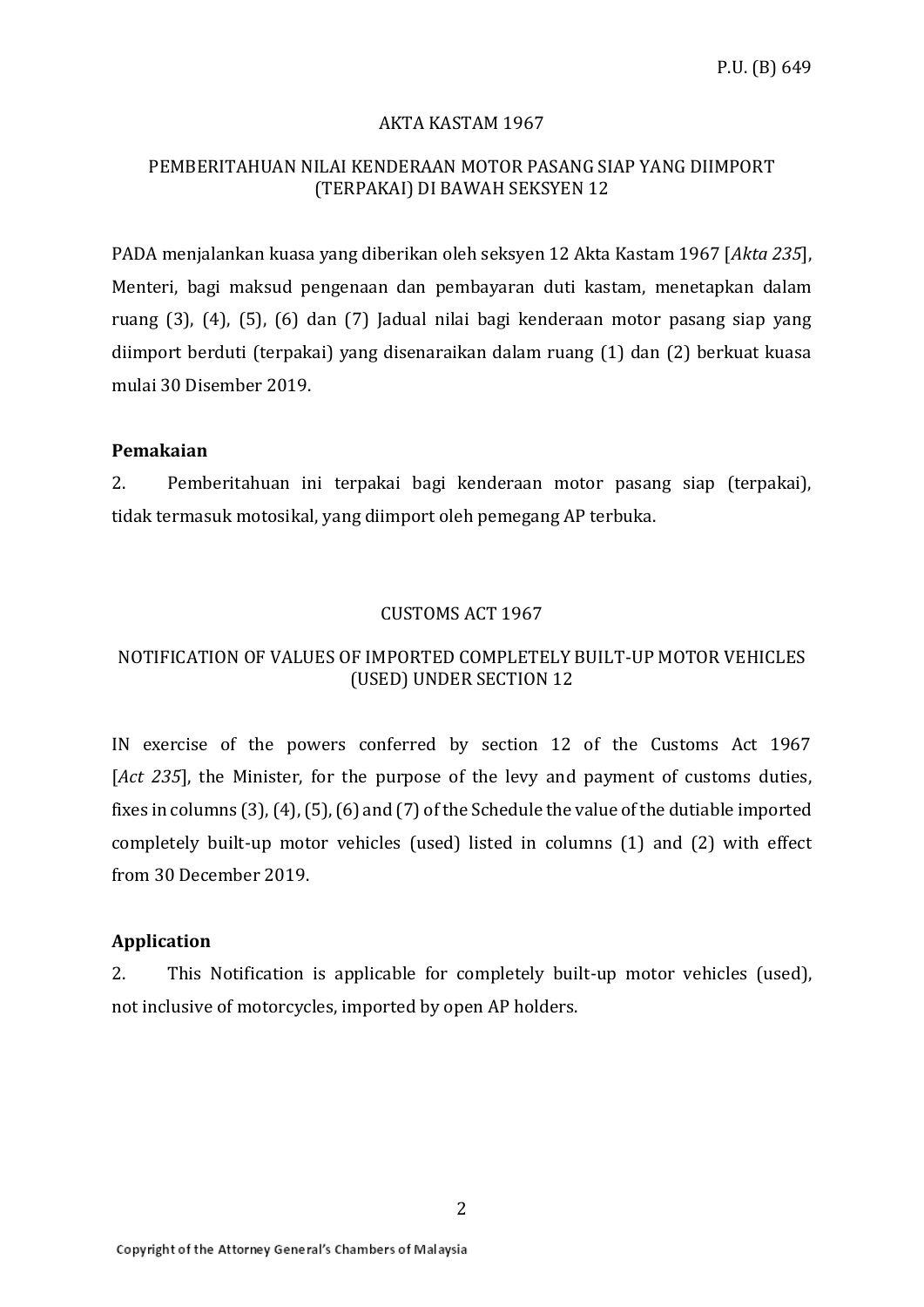# P.U. (B) 649

# JADUAL/*SCHEDULE*

| (1)   |               |                       | (2)         | (3)                                                                             | (4)           | (5)           | (6)           | (7)           |
|-------|---------------|-----------------------|-------------|---------------------------------------------------------------------------------|---------------|---------------|---------------|---------------|
| Bil./ | Jenama/       | Model/                | Kapasiti    | Nilai Kos, Insuran dan Tambang (CIF)/Value of Cost, Insurance and Freight (CIF) |               |               |               |               |
| No.   | <b>Brand</b>  | Model                 | Enjin/Cubic | (RM)                                                                            |               |               |               |               |
|       |               |                       | Capacity    | Usia 12 bulan                                                                   | Usia 24 bulan | Usia 36 bulan | Usia 48 bulan | Usia 60 bulan |
|       |               |                       | (CC)        | dan tidak                                                                       | dan tidak     | dan tidak     | dan tidak     | dan ke atas/  |
|       |               |                       |             | melebihi                                                                        | melebihi      | melebihi      | melebihi      | Age 60 months |
|       |               |                       |             | 24 bulan/Age                                                                    | 36 bulan/Age  | 48 bulan/Age  | 60 bulan/Age  | and above     |
|       |               |                       |             | 12 months and                                                                   | 24 months and | 36 months and | 48 months and |               |
|       |               |                       |             | not exceeding                                                                   | not exceeding | not exceeding | not exceeding |               |
|       |               |                       |             | 24 months                                                                       | 36 months     | 48 months     | 60 months     |               |
|       |               | X4 X DRIVE            |             |                                                                                 |               |               |               |               |
| 1.    | <b>BMW</b>    | 28I M SPORT           | 1997        | 97,983                                                                          | 83,093        | 68,204        | 53,314        | 45,869        |
|       |               | $(DBA-XW20)$          |             |                                                                                 |               |               |               |               |
|       |               | Z4 SDRIVE35I M        |             |                                                                                 |               |               |               |               |
| 2.    | <b>BMW</b>    | <b>SPORT</b>          | 2979        | 70,968                                                                          | 60,357        | 49,747        | 39,137        | 33,831        |
|       |               | <b>CONVERTIBLE</b>    |             |                                                                                 |               |               |               |               |
|       |               | <b>AUTO</b>           |             |                                                                                 |               |               |               |               |
|       |               | 520I M-SPORT          |             |                                                                                 |               |               |               |               |
| 3.    | <b>BMW</b>    | <b>TURBO</b>          | 1997        | 85,777                                                                          | 72,765        | 59,754        | 46,742        | 40,236        |
|       |               | $(DBA-XG20)$          |             |                                                                                 |               |               |               |               |
|       |               | H <sub>2</sub> TYPE S |             |                                                                                 |               |               |               |               |
| 4.    | <b>HUMMER</b> | <b>STATION</b>        | 5967        | 107,579                                                                         | 91,213        | 74,847        | 58,481        | 50,298        |
|       |               | WAGON 4WD             |             |                                                                                 |               |               |               |               |
| 5.    | <b>JAGUAR</b> | XJ XJR                | 4999        | 216,655                                                                         | 183,508       | 150,361       | 117,214       | 100,641       |
|       |               | $(CBA-J12MA)$         |             |                                                                                 |               |               |               |               |
|       |               | WRANGLER              |             |                                                                                 |               |               |               |               |
|       |               | <b>OVERLAND CRD</b>   |             |                                                                                 |               |               |               |               |
| 6.    | <b>JEEP</b>   | <b>UNLTDA</b>         | 2776        | 62,689                                                                          | 53,352        | 44,015        | 34,678        | 30,010        |
|       |               |                       |             |                                                                                 |               |               |               |               |
|       |               |                       |             |                                                                                 |               |               |               |               |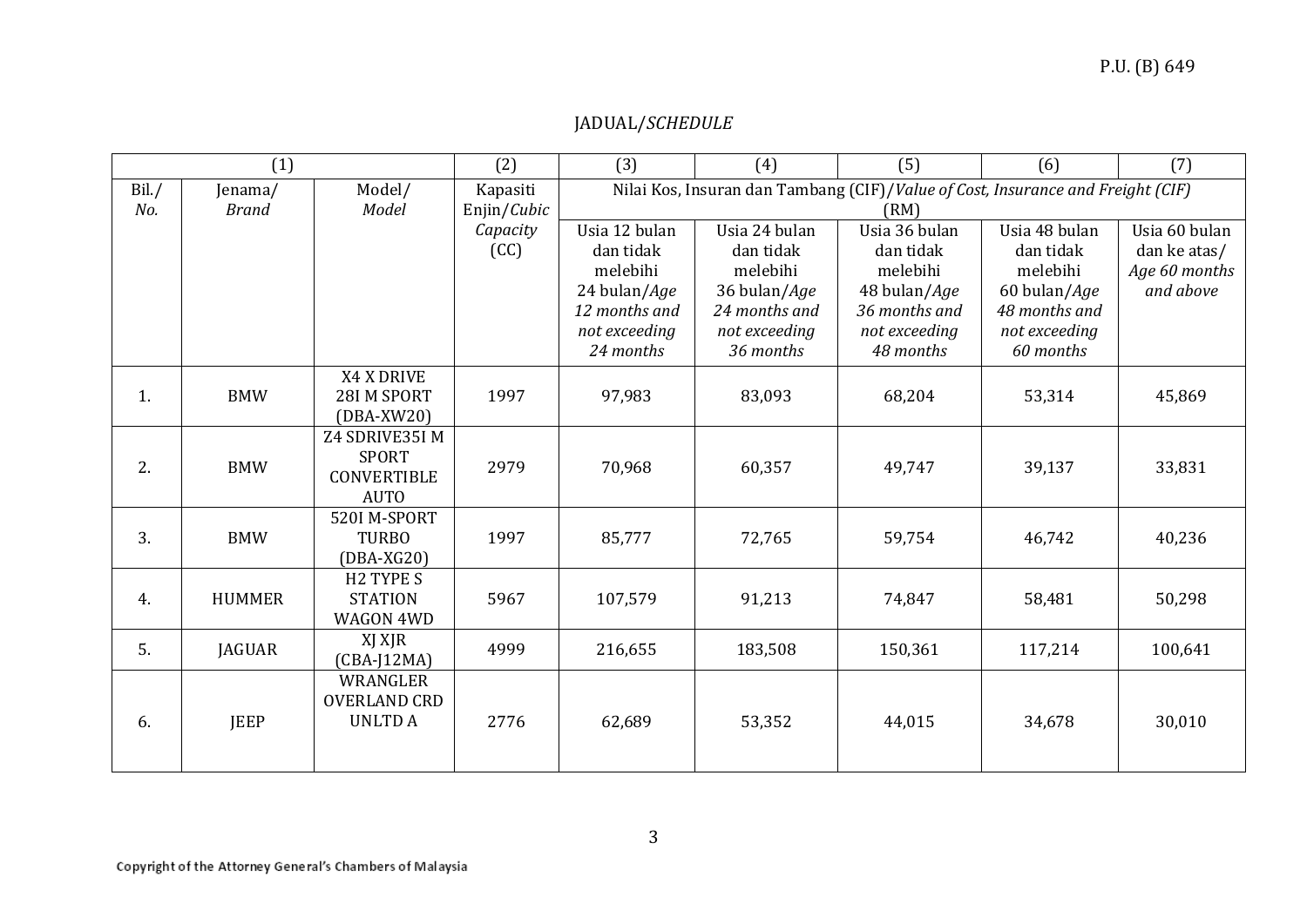| (1)   |                    |                                          | (2)         | (3)                                                                             | (4)                   | (5)                   | (6)                   | (7)                        |
|-------|--------------------|------------------------------------------|-------------|---------------------------------------------------------------------------------|-----------------------|-----------------------|-----------------------|----------------------------|
| Bil./ | Jenama/            | Model/                                   | Kapasiti    | Nilai Kos, Insuran dan Tambang (CIF)/Value of Cost, Insurance and Freight (CIF) |                       |                       |                       |                            |
| No.   | <b>Brand</b>       | Model                                    | Enjin/Cubic | (RM)                                                                            |                       |                       |                       |                            |
|       |                    |                                          | Capacity    | Usia 12 bulan                                                                   | Usia 24 bulan         | Usia 36 bulan         | Usia 48 bulan         | Usia 60 bulan              |
|       |                    |                                          | (CC)        | dan tidak<br>melebihi                                                           | dan tidak<br>melebihi | dan tidak<br>melebihi | dan tidak<br>melebihi | dan ke atas/               |
|       |                    |                                          |             | 24 bulan/Age                                                                    | 36 bulan/Age          | 48 bulan/Age          | 60 bulan/Age          | Age 60 months<br>and above |
|       |                    |                                          |             | 12 months and                                                                   | 24 months and         | 36 months and         | 48 months and         |                            |
|       |                    |                                          |             | not exceeding                                                                   | not exceeding         | not exceeding         | not exceeding         |                            |
|       |                    |                                          |             | 24 months                                                                       | 36 months             | 48 months             | 60 months             |                            |
|       |                    | <b>RANGE ROVER</b>                       |             |                                                                                 |                       |                       |                       |                            |
| 7.    | <b>LAND ROVER</b>  | AUTOBIOGRAP                              | 4999        | 175,977                                                                         | 149,211               | 122,446               | 95,680                | 82,297                     |
|       |                    | HY V8 S/C AUTO                           |             |                                                                                 |                       |                       |                       |                            |
|       |                    | <b>RANGE ROVER</b>                       |             |                                                                                 |                       |                       |                       |                            |
| 8.    | <b>LAND ROVER</b>  | <b>VELAR HSE</b>                         | 2993        | 105,391                                                                         | 89,484                | 73,578                | 57,672                | 49,719                     |
|       |                    | D300 A                                   |             |                                                                                 |                       |                       |                       |                            |
|       |                    | <b>RANGE ROVER</b>                       |             |                                                                                 |                       |                       |                       |                            |
| 9.    | <b>LAND ROVER</b>  | V8 VOGUE SE                              | 4999        | 157,364                                                                         | 133,462               | 109,560               | 85,658                | 73,706                     |
|       |                    | <b>AUTO</b>                              |             |                                                                                 |                       |                       |                       |                            |
| 10.   | <b>LAND ROVER</b>  | <b>RANGE ROVER</b><br><b>EVOQUE PURE</b> | 1998        | 65,457                                                                          | 55,572                | 45,686                | 35,800                | 30,857                     |
|       |                    | $(CBA-LV2A)$                             |             |                                                                                 |                       |                       |                       |                            |
|       |                    | <b>URUS V8 AWD</b>                       |             |                                                                                 |                       |                       |                       |                            |
| 11.   | <b>LAMBORGHINI</b> | <b>ESTATE AUTO</b>                       | 3996        | 264,179                                                                         | 223,843               | 183,508               | 143,173               | 123,005                    |
|       |                    | LC 500 LAUNCH                            |             |                                                                                 |                       |                       |                       |                            |
| 12.   | <b>LEXUS</b>       | <b>EDITION COUPE</b>                     | 4969        | 125,308                                                                         | 106,338               | 87,367                | 68,397                | 58,911                     |
|       |                    | <b>AUTO</b>                              |             |                                                                                 |                       |                       |                       |                            |
|       |                    | <b>GRANTURISMO</b>                       |             |                                                                                 |                       |                       |                       |                            |
| 13.   | <b>MASERATI</b>    | <b>MC STRADALE</b>                       | 4691        | 174,587                                                                         | 148,035               | 121,483               | 94,931                | 81,655                     |
|       |                    | <b>COUPE S-A</b>                         |             |                                                                                 |                       |                       |                       |                            |
| 14.   | <b>MASERATI</b>    | <b>GHIBLI S V6</b>                       | 2979        | 102,946                                                                         | 87,416                | 71,886                | 56,356                | 48,591                     |
|       |                    | <b>SALOON AUTO</b>                       |             |                                                                                 |                       |                       |                       |                            |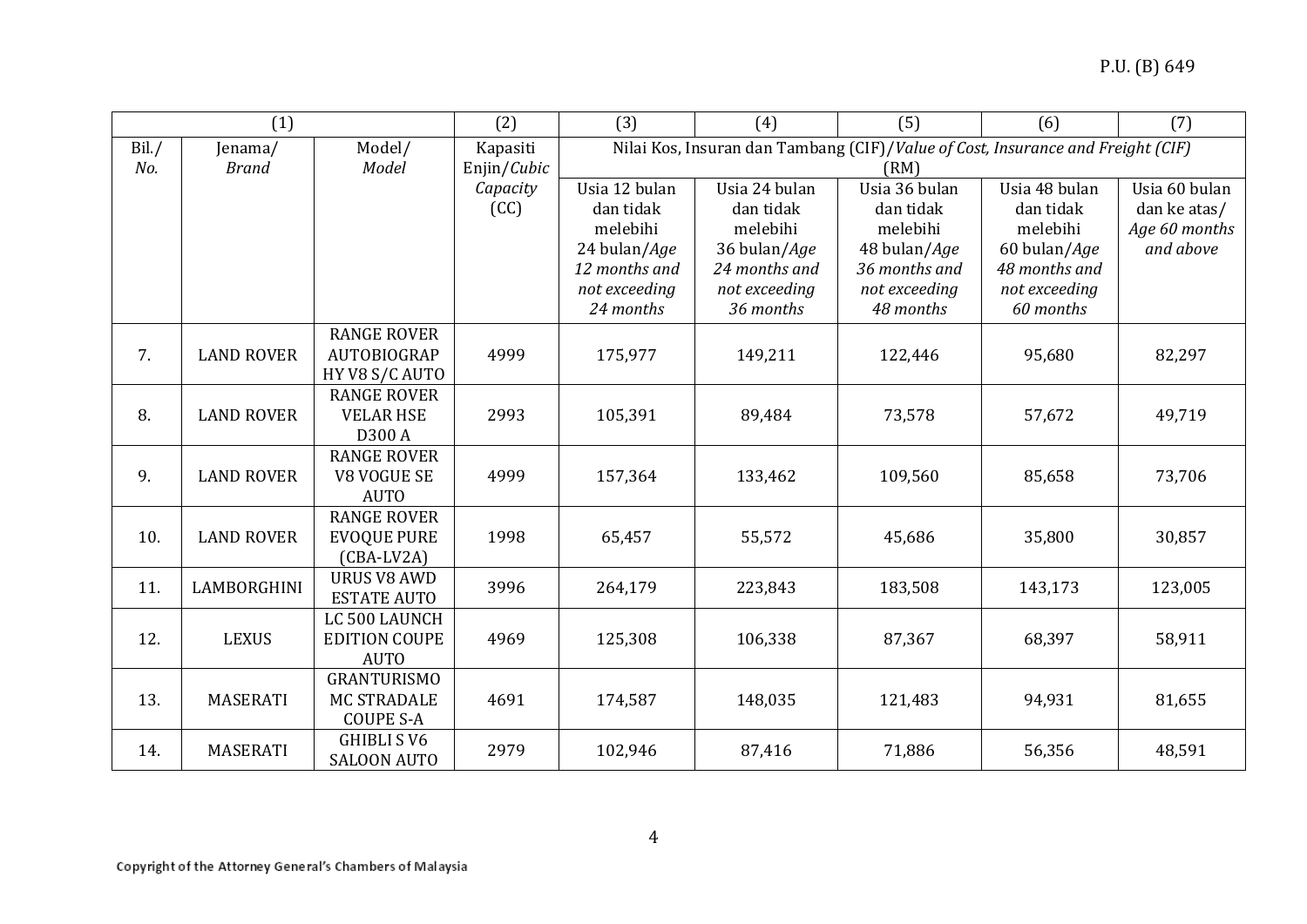| (1)   |                                |                                   | (2)              | (3)                                                                             | (4)                        | (5)                        | (6)                        | (7)                           |
|-------|--------------------------------|-----------------------------------|------------------|---------------------------------------------------------------------------------|----------------------------|----------------------------|----------------------------|-------------------------------|
| Bil./ | Jenama/                        | Model/                            | Kapasiti         | Nilai Kos, Insuran dan Tambang (CIF)/Value of Cost, Insurance and Freight (CIF) |                            |                            |                            |                               |
| No.   | <b>Brand</b>                   | Model                             | Enjin/Cubic      | (RM)                                                                            |                            |                            |                            |                               |
|       |                                |                                   | Capacity<br>(CC) | Usia 12 bulan<br>dan tidak                                                      | Usia 24 bulan<br>dan tidak | Usia 36 bulan<br>dan tidak | Usia 48 bulan<br>dan tidak | Usia 60 bulan<br>dan ke atas/ |
|       |                                |                                   |                  | melebihi                                                                        | melebihi                   | melebihi                   | melebihi                   | Age 60 months                 |
|       |                                |                                   |                  | 24 bulan/Age                                                                    | 36 bulan/Age               | 48 bulan/Age               | 60 bulan/Age               | and above                     |
|       |                                |                                   |                  | 12 months and                                                                   | 24 months and              | 36 months and              | 48 months and              |                               |
|       |                                |                                   |                  | not exceeding                                                                   | not exceeding              | not exceeding              | not exceeding              |                               |
|       |                                |                                   |                  | 24 months                                                                       | 36 months                  | 48 months                  | 60 months                  |                               |
|       |                                | <b>A250 AMG</b>                   |                  |                                                                                 |                            |                            |                            |                               |
| 15.   | <b>MERCEDES</b>                | <b>SPORT 4MATIC</b>               | 1991             | 54,141                                                                          | 46,119                     | 38,097                     | 30,076                     | 26,065                        |
|       | <b>BENZ</b>                    | <b>HATCHBACK</b>                  |                  |                                                                                 |                            |                            |                            |                               |
|       |                                | <b>AUTO</b>                       |                  |                                                                                 |                            |                            |                            |                               |
|       | <b>MERCEDES</b>                | AMG C 43<br><b>PREMIUM</b>        |                  |                                                                                 |                            |                            |                            |                               |
| 16.   | <b>BENZ</b>                    | <b>4MATIC COUPE</b>               | 2996             | 79,205                                                                          | 67,327                     | 55,450                     | 43,572                     | 37,633                        |
|       |                                | <b>AUTO</b>                       |                  |                                                                                 |                            |                            |                            |                               |
|       | <b>MERCEDES</b>                | SL350                             |                  |                                                                                 |                            |                            |                            |                               |
| 17.   | <b>BENZ</b>                    | <b>CONVERTIBLE</b>                | 3498             | 109,388                                                                         | 92,867                     | 76,346                     | 59,825                     | 51,564                        |
|       |                                | <b>AUTO</b>                       |                  |                                                                                 |                            |                            |                            |                               |
|       |                                | <b>C200 STATION</b>               |                  |                                                                                 |                            |                            |                            |                               |
| 18.   | <b>MERCEDES</b><br><b>BENZ</b> | <b>WAGON</b><br><b>AVANTGARDE</b> | 1795             | 73,822                                                                          | 62,649                     | 51,476                     | 40,304                     | 34,718                        |
|       |                                | $(DBA-204248)$                    |                  |                                                                                 |                            |                            |                            |                               |
|       |                                | <b>CAYMAN</b>                     |                  |                                                                                 |                            |                            |                            |                               |
| 19.   | <b>PORSCHE</b>                 | <b>COUPE S-A</b>                  | 2706             | 69,367                                                                          | 59,003                     | 48,638                     | 38,274                     | 33,092                        |
|       |                                | 911 AWD                           |                  |                                                                                 |                            |                            |                            |                               |
| 20.   | <b>PORSCHE</b>                 | <b>CARRERA 4S</b>                 | 3800             | 146,536                                                                         | 124,299                    | 102,063                    | 79,827                     | 68,709                        |
|       |                                | <b>COUPE S-A</b>                  |                  |                                                                                 |                            |                            |                            |                               |
|       |                                | <b>CAYMAN</b>                     |                  |                                                                                 |                            |                            |                            |                               |
| 21.   | <b>PORSCHE</b>                 | <b>BLACK EDITION</b>              | 2706             | 76,266                                                                          | 64,840                     | 53,415                     | 41,989                     | 36,277                        |
|       |                                | <b>COUPE S-A</b>                  |                  |                                                                                 |                            |                            |                            |                               |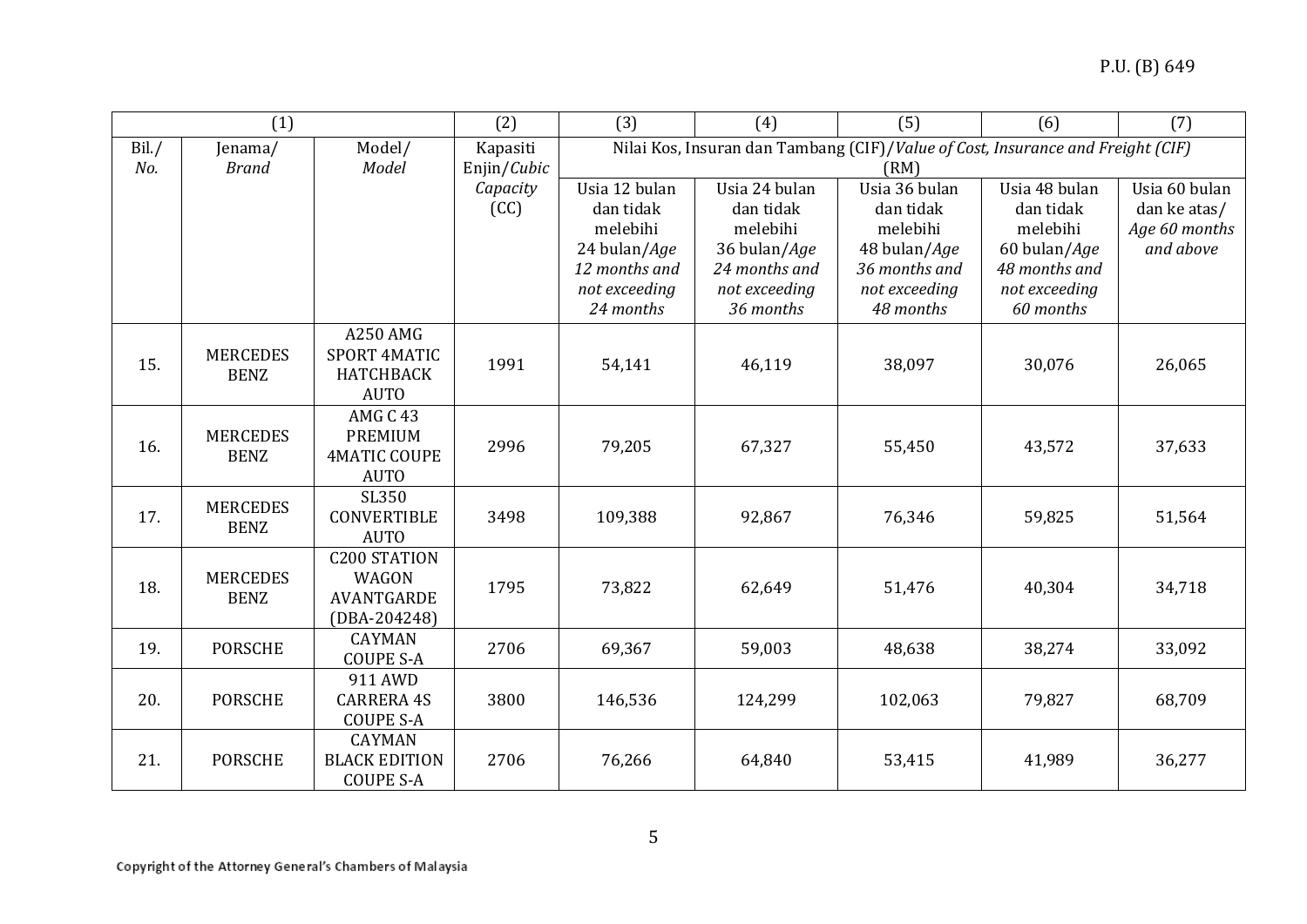| (1)   |                |                                | (2)         | (3)                                                                             | (4)                   | (5)                   | (6)                   | (7)                           |
|-------|----------------|--------------------------------|-------------|---------------------------------------------------------------------------------|-----------------------|-----------------------|-----------------------|-------------------------------|
| Bil./ | Jenama/        | Model/                         | Kapasiti    | Nilai Kos, Insuran dan Tambang (CIF)/Value of Cost, Insurance and Freight (CIF) |                       |                       |                       |                               |
| No.   | <b>Brand</b>   | Model                          | Enjin/Cubic | (RM)                                                                            |                       |                       |                       |                               |
|       |                |                                | Capacity    | Usia 12 bulan                                                                   | Usia 24 bulan         | Usia 36 bulan         | Usia 48 bulan         | Usia 60 bulan                 |
|       |                |                                | (CC)        | dan tidak<br>melebihi                                                           | dan tidak<br>melebihi | dan tidak<br>melebihi | dan tidak<br>melebihi | dan ke atas/<br>Age 60 months |
|       |                |                                |             | 24 bulan/Age                                                                    | 36 bulan/Age          | 48 bulan/Age          | 60 bulan/Age          | and above                     |
|       |                |                                |             | 12 months and                                                                   | 24 months and         | 36 months and         | 48 months and         |                               |
|       |                |                                |             | not exceeding                                                                   | not exceeding         | not exceeding         | not exceeding         |                               |
|       |                |                                |             | 24 months                                                                       | 36 months             | 48 months             | 60 months             |                               |
| 22.   | <b>PORSCHE</b> | 718 CAYMAN                     | 2497        | 98,090                                                                          | 83,307                | 68,524                | 53,741                | 46,349                        |
|       |                | <b>GTS COUPE S-A</b>           |             |                                                                                 |                       |                       |                       |                               |
|       |                | <b>ESTIMA AERAS</b>            |             |                                                                                 |                       |                       |                       |                               |
| 23.   | <b>TOYOTA</b>  | <b>VERY EDITION</b>            | 2362        | 46,549                                                                          | 39,573                | 32,596                | 25,619                | 22,131                        |
|       |                | (DBA-ACR50W)<br>ALPHARD 350G   |             |                                                                                 |                       |                       |                       |                               |
| 24.   | <b>TOYOTA</b>  | <b>L PACKAGE</b>               | 3456        | 66,606                                                                          | 56,543                | 46,481                | 36,418                | 31,387                        |
|       |                | (DBA-GGH20W)                   |             |                                                                                 |                       |                       |                       |                               |
|       |                | <b>ALPHARD</b>                 |             |                                                                                 |                       |                       |                       |                               |
| 25.   | <b>TOYOTA</b>  | <b>HYBRID SR</b>               | 2493        | 68,037                                                                          | 57,754                | 47,472                | 37,189                | 32,048                        |
|       |                | (DAA-AYH30W)                   |             |                                                                                 |                       |                       |                       |                               |
|       |                | ALPHARD 2.5X                   |             |                                                                                 |                       |                       |                       |                               |
| 26.   | <b>TOYOTA</b>  | 8-SEATER                       | 2493        | 49,029                                                                          | 41,671                | 34,313                | 26,954                | 23,275                        |
|       |                | (DBA-AGH35W)                   |             |                                                                                 |                       |                       |                       |                               |
| 27.   | <b>TOYOTA</b>  | <b>LAND CRUISER</b>            | 4461        | 158,441                                                                         | 134,250               | 110,059               | 85,868                | 73,773                        |
|       |                | LC200 VX 4WD<br><b>NOAH SI</b> |             |                                                                                 |                       |                       |                       |                               |
| 28.   | <b>TOYOTA</b>  | (DBA-ZRR80W)                   | 1986        | 38,104                                                                          | 32,426                | 26,749                | 21,071                | 18,233                        |
|       |                | V90                            |             |                                                                                 |                       |                       |                       |                               |
|       |                | <b>INSCRIPTION</b>             |             |                                                                                 |                       |                       |                       |                               |
| 29.   | <b>VOLVO</b>   | <b>D4 ESTATE</b>               | 1969        | 63,082                                                                          | 53,684                | 44,287                | 34,890                | 30,192                        |
|       |                | <b>AUTO</b>                    |             |                                                                                 |                       |                       |                       |                               |